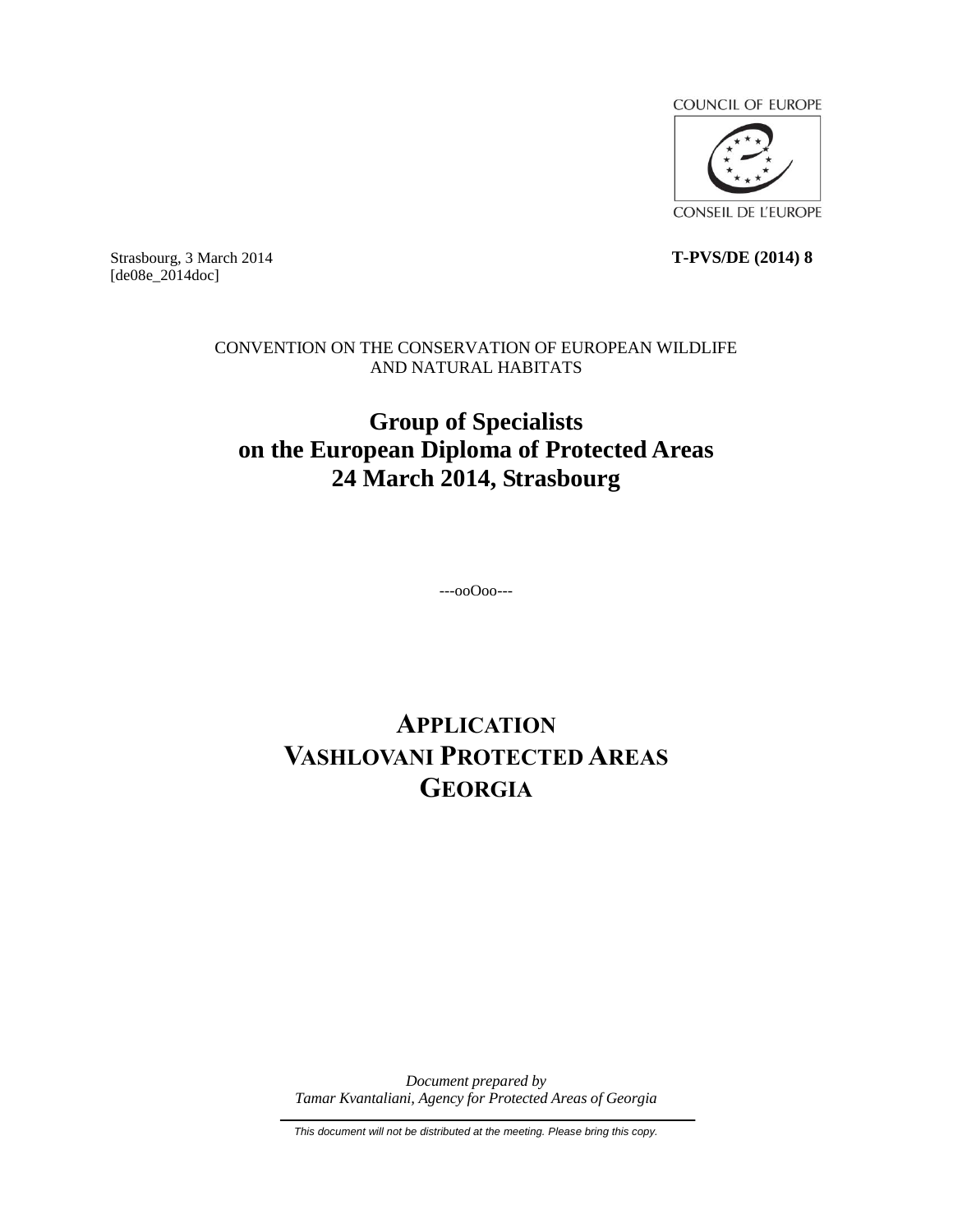

| Site Code (to be given by the Council of Europe) |  |  |  |  |  |  |  |  |
|--------------------------------------------------|--|--|--|--|--|--|--|--|
|--------------------------------------------------|--|--|--|--|--|--|--|--|

## **1. Site identification**

## **1.1.Site name**

Vashlovani Protected Areas - ვაშლოვანის დაცული ტერიტორიები

| $\vert$ 1.2. Country                      |               | Georgia  |  |  |  |
|-------------------------------------------|---------------|----------|--|--|--|
| 1.3. Date candidature                     |               |          |  |  |  |
| 1.4. Site information<br>compilation date | $\mathcal{D}$ | $\Omega$ |  |  |  |
|                                           |               |          |  |  |  |

## **1.5.Addresses: administrative authorities**

| <b>National Authority</b> | <b>Regional Authority</b> | <b>Local Authority</b> |
|---------------------------|---------------------------|------------------------|
| Name: Agency of           | Name:                     | Name                   |
| <b>Protected Areas</b>    | Address:                  | Address:               |
| Address:                  | Tel.:                     | Tel.:                  |
| Tel.: 275 38 89           | Fax:                      | Fax:                   |
| Fax.: $2752353$           | E-mail:                   | E-mail:                |
| E-mail: info@apa.gov.ge   |                           |                        |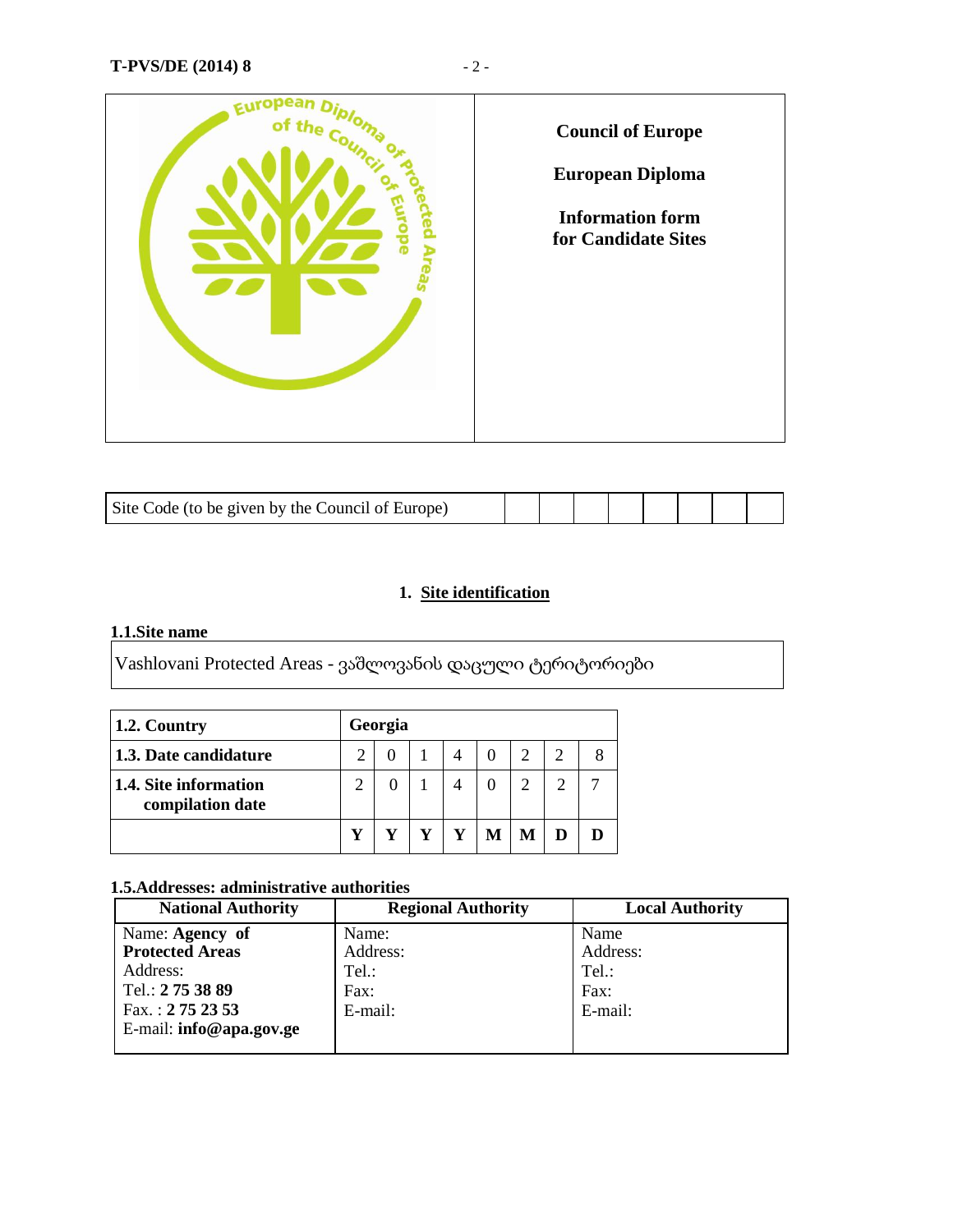| <b>Site Manager</b>      | <b>Site Information Centre</b> | <b>Council of Europe</b><br><b>Contact</b> |
|--------------------------|--------------------------------|--------------------------------------------|
| Name: Merab              | Name:                          | Name: Khatuna                              |
| Pirosmanishvili          | Vashlovani Protected           | Kokuashvili                                |
| Address:                 | <b>Areas administration</b>    | Address:                                   |
| Dedoplistskaro.          | Address:                       | Dedoplistskaro. Shiraki                    |
| Rustaveli St.#1          | Dedoplistskaro.                | St.65                                      |
| Tel.: 577101850          | <b>Baratashvili St.#5</b>      | Tel.: 577101849                            |
| Fax:                     | Tel.:                          | Fax:                                       |
| $E$ -mail:               | Fax:                           | E-mail:                                    |
| M.pirosmanishvili@yahoo. | E-mail:                        | khatunakokuashvili@                        |
| com                      | vpadirection@yahoo.com         | yahoo.com                                  |

**1**.**6. Addresses: site authorities**

#### **1.7 Summary description**

Vashlovani Protected areas consist of a tessellated pattern of natural undisturbed landscapes and habitats together with areas that have been under human influence of various degrees for centuries and thus forming a cultural landscape with a majority of secondary formation. The most natural and well preserved formations can be found in the areulebi habitats, with juniperus and juniperus/ Pistacia mutica formations being the most prominent the steep and dynamically eroding slopes of the Areulebi show various formations of rock xerophytes in totally undisturbed condition.

Also Pistacia mutica formations on the steppe and shrub habitats in are good natural conditions.

#### **1.8. European interest justifying the application**

Vashlovani Protected Areas and especially Vashlovani reserve is the living environment and shelter of many animals ( bear, swine, wolf, fox, jackal, rabbit, badger, chukar) including critically endangered and rare secies ( striped hyena, lynx, otter, snake eagle, eurasian black vulture, griffon vulture, black stork, mediterranean turtle, ect) precipices massifs of Vashlovani National Park is the living place ob big birds of pray for here is the vital environment for their survival.

Biodiversity is characterized by high endemism and rarity represented by 4 endemic species *Pyrus sakhokiana, torularia eldarica, golatella edarica, campanula kachetica.*

Species of Georgian's ,,Red Book'' are *pistacia mutica, ciconia nigra, iris iberica, tulipa eichler, paeonia maiko, wild quince, wild wine, wild walnet tree, barberis iberica, Georgian oak*, add more IUCN, red data book of Georgia.

#### **1.9. Selection methodology**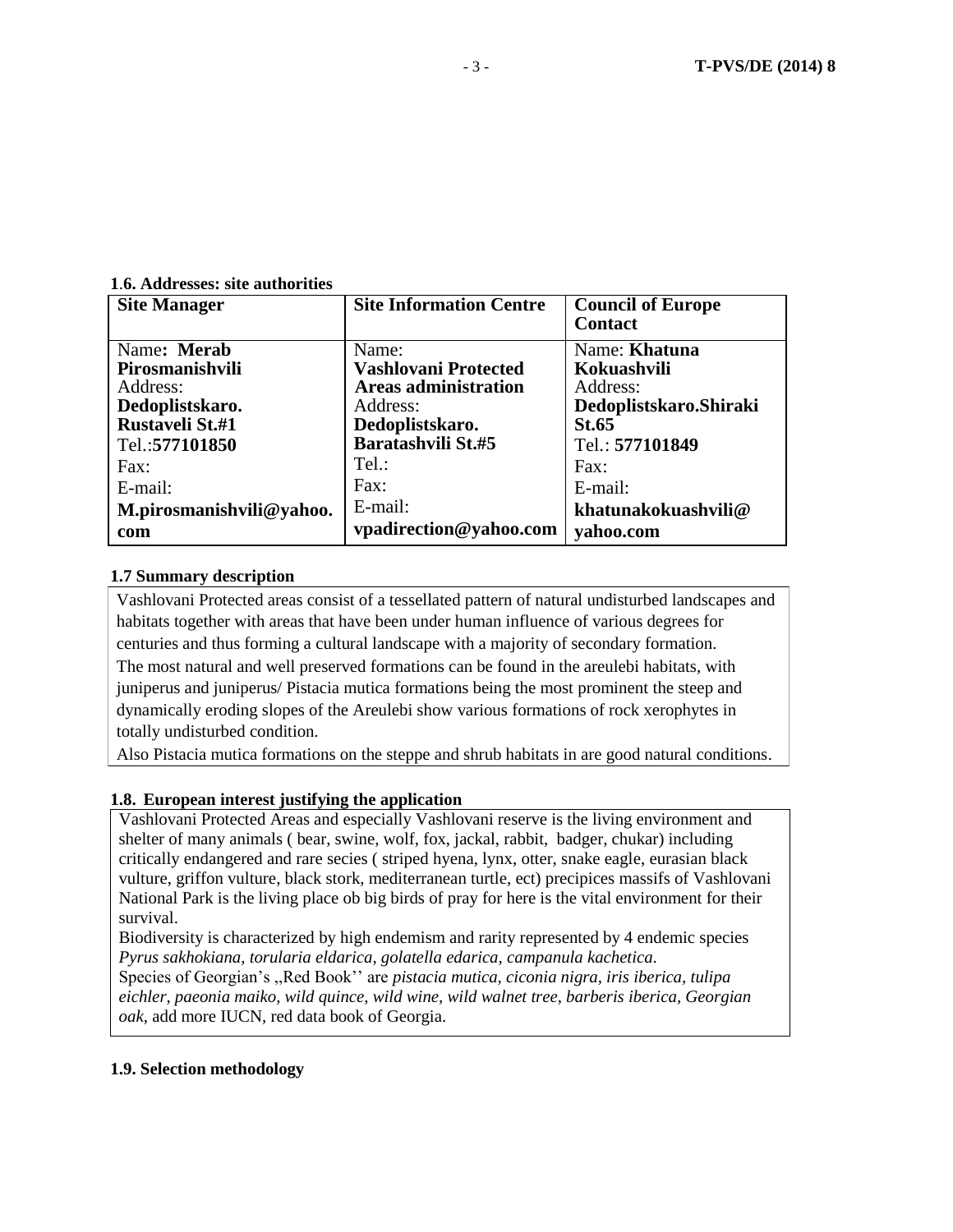Criteria for Diploma have been sent to7 Protected Area Administrations, which have management plan. Based on internal selection, Vashlovani Protected Areas got highest scores and was selected as the candidate for submission.

#### **1.10. Main aim or motivation**

The original vegetation formations of the protected areas represent a unique genetic treasure. The genetic ancestors of many plants cultivated in eastern Georgia are found in the protected areas: grape (*Vitis vinifera*), walnut (*Juglans regia*), quince (*Cydonia oblonga*), pear (*Pyrus sachokiana*), mulberry (*Morus spp.*)*,* wild oat (*Avena sativa*). This is the main motivation why the Protected Areas are protected.

**1.11. Dates** *(to be filled in by the Council of Europe)*

Date of first examination Date of expert visit









## **2. Site location**

#### **2.1. Site centre location**





W/E (Greenwich)

#### **2.2. Area (ha)**

| <b>Total Area</b> | 3 | 5 | $\theta$ | 5 | 3 | , | − |  |  | $\cdot$ |
|-------------------|---|---|----------|---|---|---|---|--|--|---------|
| Core              |   |   |          |   |   | , |   |  |  |         |
| <b>Buffer</b>     |   |   |          |   |   |   |   |  |  |         |
| Transition        |   |   |          |   |   | , |   |  |  |         |

#### **2.4. Altitude (m)**

| ∼<br>ິ<br>∽<br>◡<br>—<br>— | Minimum |  |  |  | Maximum |  | Mean |  |  |
|----------------------------|---------|--|--|--|---------|--|------|--|--|
|                            |         |  |  |  |         |  |      |  |  |

|  | 2.3. Site length (km) |  |  |
|--|-----------------------|--|--|
|  |                       |  |  |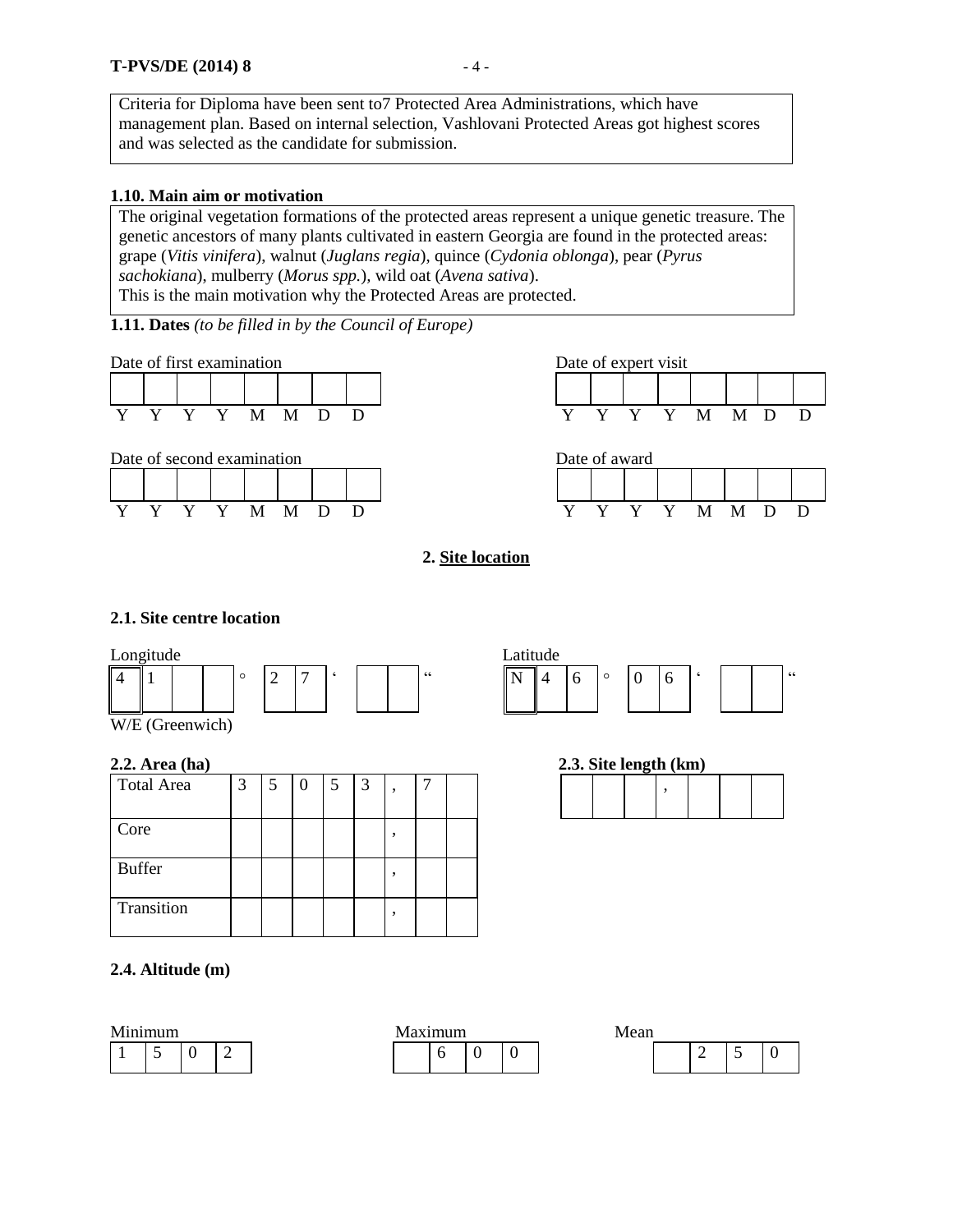#### **2.5. Administrative region**



#### **3. Natural heritage**

#### **3.1. General abiotic description (Geomorphology, geology and hydrogeology)**

The relief of the protected areas and the surrounding territory is formed from neogene and sedimentary rocks of quaternary period. Surface limestone appears at the Artsivis Kheoba Natural Monument. The tectonics of the region is characterized by narrow anticlines and general expanded sloping directions of Caucasus, which are separated from each other by faults. Among the morpho-structural forms the following are significant: eroded valleys, river terraces, surfaces, narrow ravines, alesilebi, pseudo-karsts, mud volcanoes, denudation surfaces, etc. Dry climatic caused the specific forms of relief. One of the protected areas' most remarkable geological features is the Takhti-Tepha mud-volcano Natural Monument. The volcano is located on the crest of a ridge. On top of the hillock there is a single, round mud crater between 3.5 and 4 metres in diameter. The crater and the small sized breathing holes around it are permanently active. Mud, oil and gas spill out from the breathing holes, the ejected mud sometimes merging in one flow and streaming down into the canyon.

The region of Vashlovani Protected Area is the driest and most waterless territory in Georgia. The main hydrological body on the protected areas is the River Alazani; the River Lekistskali (Mlahsetskali) is a comparatively small river. These rivers are characterised with abounding in water all year round. On the territory of the protected areas, not a single river of significant size merges with the Alazani. Alazani valley, storing huge amount of ground water, plays a crucial role for the Alazani arterial basin. The small salty springs at the beginning of Pantishara gorge and at the end of Vashlovani are drying. Small salty springs at the beginning of Pantishara gorge and at the end of Vashlovani dry on the place. The river bads of Mamachai, Pantishara gorge, Datvi gorge, Alfadara, Goristskali (Takhistskali), Batsilo gorge, Kumuro gorge are dry for most time of the year; water flows there only during rains, and becomes more mudflows.

#### **3.2. Habitats**

Communities of *Artemisia* (*Artemisia lerchianae)* - *Artemisia* communities are the main formation in the semi-desert (desert) plants in Georgia. *Artemisia lerchianae* is xerophytic and halophytic shrub-grass plant of high ecological amplitude. Because of relatively small degree of soil salinity in semi-desert landscapes of the protected areas *Artemisia* communities are most common species. They are distributed on the plain areas, as well as on slopes and hills. *Artemisia* communities is mostly distributed in the light and heavy loamy, gray-brown and gray-dark-brown soils with low and medium salinity.

*Salsola nodulosa* communities is a leaf succulent half shrub. It is xerophyte, halophyt plant associated with gypsous substrate and is characterised for loamy and loamy-sandy slopes of foothill of tertiary period.

Foot hill desert and Phrygana-like vegetation landscape – occurs in Pantishara gorge, Kaladara, Komro (Kumuro), Duzdagi, Mijniskure, Usaxelo Mta and in Vashlovani hollow. The area is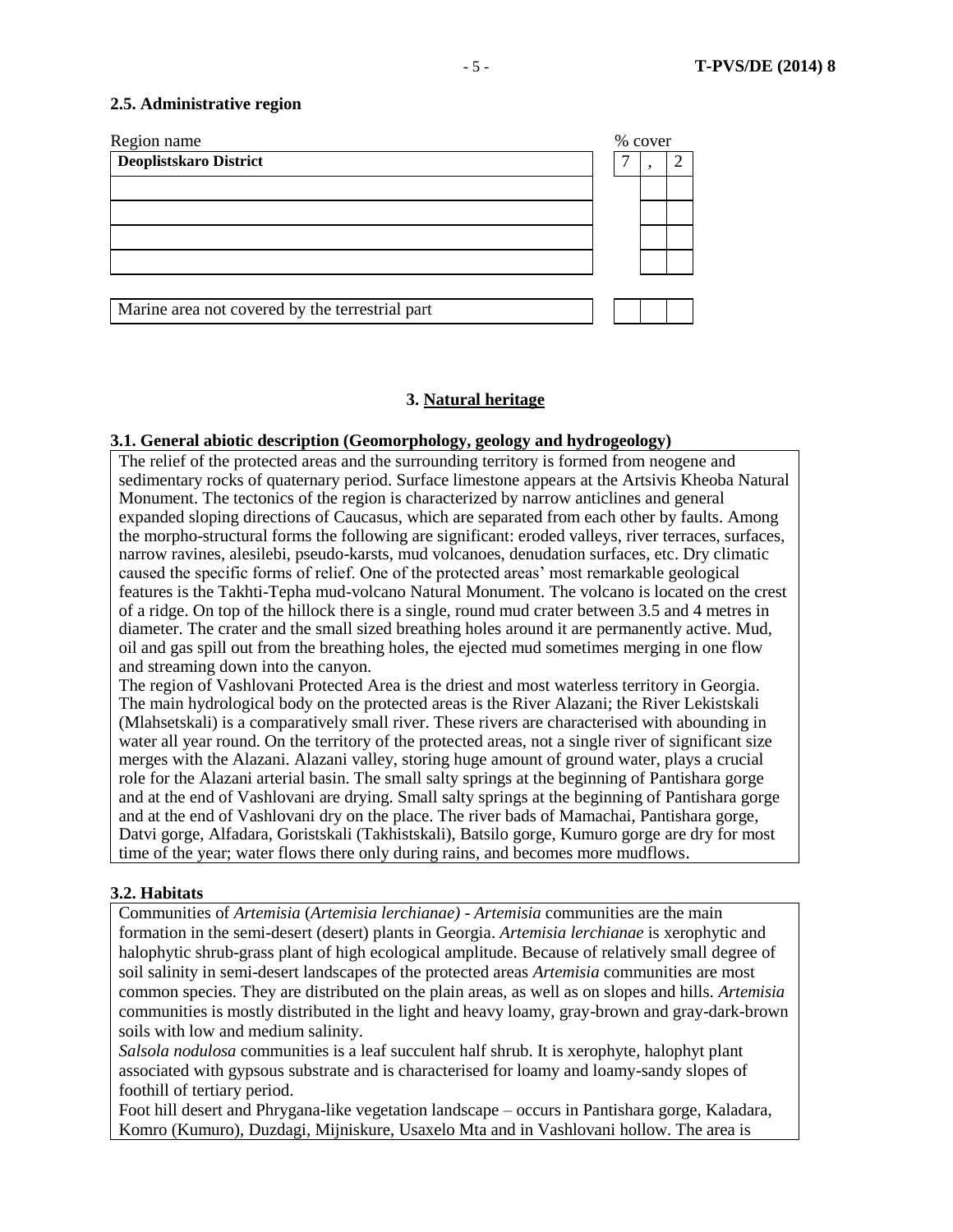characterised by loamy and loamy-sandy hills lacking a real soil layer. The landscape intrazonaly is presented in the areas of arid forest. The following main habitats are defined:

a) Foothill desert habitat – is fragmentarily presented all over the landscape area. The vegetation is mainly presented by communities of *Salsola nodulosa, Artemisia lerchianae* and *Gamanthetum pilosusae.* Typical plant species include: *Salsola nodulosa, Artemisia lerchiana, Gamanthus pilosus, Reaumuria alternifolia, Stachys fruticulosa, Suaeda dendroides, Eremopyron orientalis, Zygopphyllum fabago, Agropyron pectinatum, Caccinia raunolfia, etc.* 

Arid sparse forest landscape occurs on 100-600 m a.s.l in Vashlovani National Park. It is presented in Eshmaki, Mamachais and Pantisharas gorges, Vashlovani depression, on the ranges of Khalagari, "Didi Chrdili" and "Patara Chrdili"; Khumuros and Bugha square, in Mijnis Kure and Usakhelo mountain, Natlistskali, Takhistskali (Ghoristskali), Alfadari, Chaibulaki and Sarqlisyure gorges.

Pistachio woodland is develops on lower slopes and soft forms of the relief (on wave-like hills and plains, alluvial cones, edges of gorges).

c.b) The habitats best is preserved on Vashlovani depression. It occur also in Natlistskali and Pantishera gorges, Takhistskali and Alfadara (Ufadara) Gorges, Mijniskure and other areas. The juniper arid sparse forest (*Junipereta; J. foetidissimae J. polycarpos*) habitats occur

throughout the whole landscape. It covers mainly middle and high areas of the slopes and is developed on the northern slopes with high exposition. Here are presented different plant communities. Typical species are: *Paliurus spina-christi*, *Jasminum frutican*, *Berberis vulgaris, Lonicera iberica*, *Cotinus coggygria*. In some communities in the forest understory dominated species is *Caragana grandiflora*.

e) Maple (Acereta ibericae) habitat is very rare. In small patches it is distributed in the gorges linked

with the River Alazani (e.g. Arfadari gorge). Other species occurring in this habitat: *Paliurus spina-christi*, *Quercus iberica*, *Cotinus coggygria, etc.*

Steppes on the protected areas occur in the upper part of the Natlistskali Gorge, Ganomrebi, Chigoetkhevshi, Zilicha and areas of Black Mount. For this landscape gray-brown, black and humus-carbonate soils is typical.

b) Two types of habitats are identified in the landscape: Botriochloetum steppes and Needle grass steppes:

b.a) Botriochloetum steppes (*Bothriochloeta ischaemum)* - is presented in the protected areas in Vashlovani depression, Nagomrebi, Chighoeltkhevi, Natlistskalis gorge, areas of Shavi Mta, etc**.** The landscape is fragmentally presented on the terraces of the River Alazani. The biggest patches are remained at Kakliskure (Mijniskure). Small patches are nearby village Sabatlo and mouths of Alfadari and Migniskure gorges.

b) Flood plain forests are presented by two types of habitats: poplar (*Populeta hybridae*) and stands of oak (*Quercus pedinculiflora*). Poplar is more common, while distribution of oak is very limited.

#### **3.3. Flora**

Because of divers natural factors of Vashlovani Protected Areas five ecologically and plant phytoceonologically different xerophytic, hemixerophytes and mesophytic types has been developed in quite narrow hypsometric variability region (from 100 m to 1000 m a.s.l.). These are: desert, semi-desert, steps, arid sparse forest and deciduous forest zones. In addition there are other inta-zone types, such as floodplain forest, rock xerophytes, *paliurus* on foothills and plants characterised for loamy.

Out of 600 plant species recorded in the protected areas 28 species are Caucasus and 5 Georgian endemic species. Out of the Caucasian endemics the following should be mentioned: *Berberis iberica, Pyrus georgica Kuthath.*, *Tulipa eichleri Regel., Iris iberica Steven* and etc. and out of Georgian endemic species, the following need to be highlighted: *Campanula kachetica*, *Onobrychis kachetica Boiss. et Buhse*, *Paeonia tenuifolia* L*. Pyrus sachokiana Kuth. and Sosnowskya amblyonepsis (*Ledeb.) Wadenitz*.)*.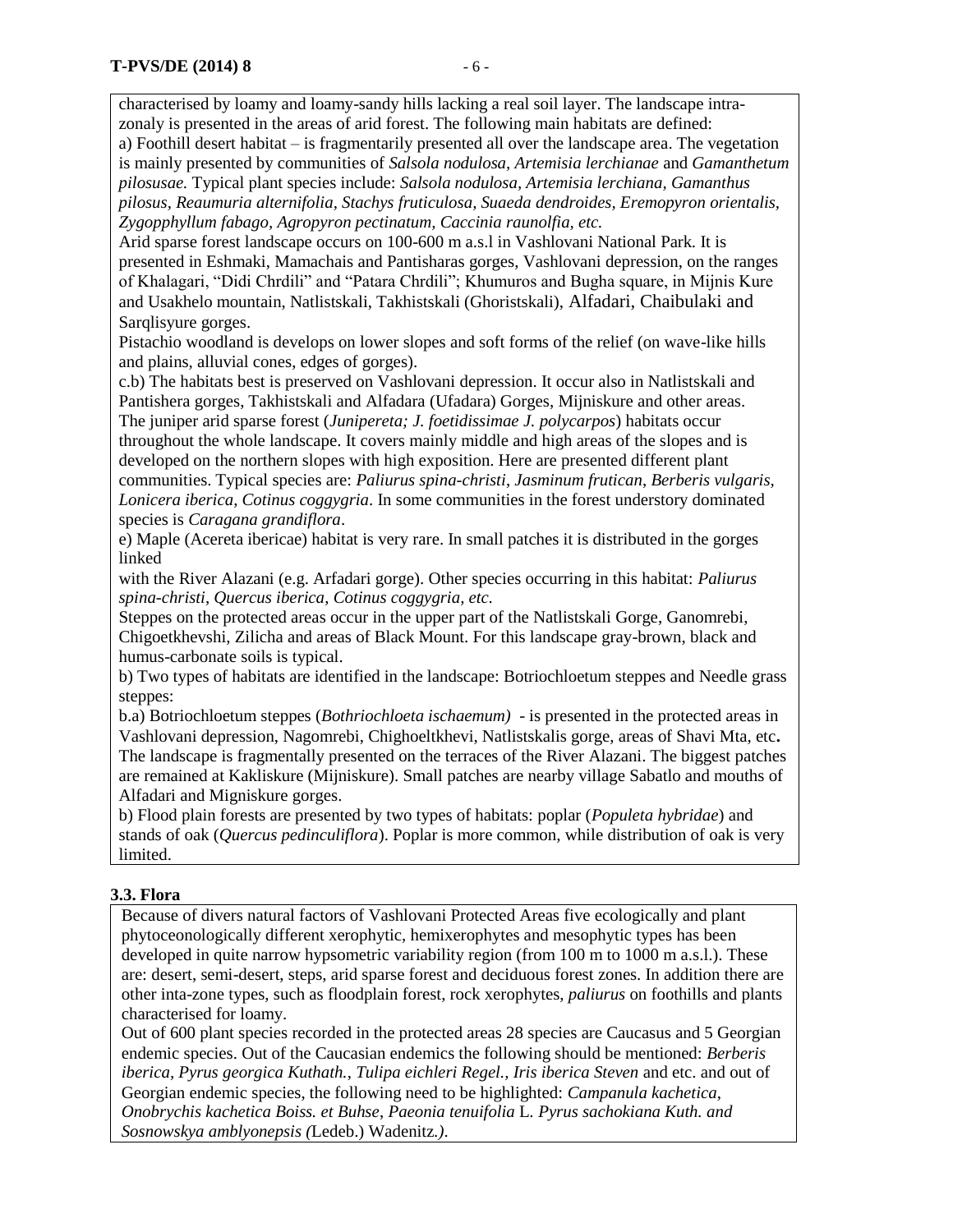13 woody species listed in "Red List" of Georgia are presented in Vashlovani Protected Areas, among which are: *Acer ibericum* M. Bieb. ex Willd., *Populus euphratica* Oliv*.*, *Juglans regia* L., *Quercus pedunculiflora* C. Koch, *Pistacia mutica* Fisch & Mey, *Pyrus sachokiana* Kutath*.*, *Juniperus foetidissima* Willd*.,* ect. From the agro-biodiversity point significant species are: *Vitis silvestris* G.G. Gmel*.*, *Cydonia oblonga* Mill*.*, etc.

#### **3.4. Fauna**

The territory, distinguished by its rich vegetation cover, represents a good habitat for many animals. There are 62 species of mammals, 135 bird species, 30 reptile species, 20 fish species, and four species of amphibians. Number of invertebrates is unknown. Eight species of large carnivores live in the protected areas. The fauna is also rich in bats (*Chiroptera*), of which *Myotis emarginatus, Rhinolophus hipposideros* Bechtein.*, Rhinolophus mehelyi* are noteworthy. Among Caucasian endemic species, there are *Sorex raddei*, *Bufo viridis*, *Bufo bufo*, *Hyla arborea*, *Rana ridibunda*, *Barbus mursa* etc. In the whole Caucasus region *Ablephorus pannonicus* can be found only on the territory of the protected areas. There are also endemic species of Iran-Anatolium -*Mesocricetus brandti*.

35 animal species listed in the Red List of Georgia are presented on the territory of the protected area, among them 10 species of mammals, 20 species of birds and 4 species of reptiles. Among rare and threatened species there are: *Testudo graeca, Ciconia nigra, Tadorna feruginea, Neophron percnopterus, Haliaeetus albicilla , Falco peregrinus*, *Aegypius monachus*, *Tetrax tetrax*, *Rhinolophus mehelyi*, *Ursus arctos*, *Panthera pardus* tuliana; *Gazella subgutturosa subgutturosa.*

#### **3.5. Landscape**

Vashlovani Protected Areas are significant with diversity of landscapes. Landscape biodiversity is caused by change of climate zones (from the South to the North), diversity of relief-soil conditions, different geological origin, etc. Existence of different landscapes on not that large territories of protected areas, and often, their mosaic alternation, make protected areas very attractive and interesting to tourists and scientists.

On the territory of Vashlovani Protected areas are presented mainly the following landscapes: plain semi-deserts (desert), foothill deserts and phrygana-like plants, arid sparse forest, steppes, shibliak type hemi xerophytes shrubs, foothill deciduous forest, lowland deciduous forest and rocky-limestone ecosystems. Besides described landscape types, in small territories are presented also *Allium rubelum* higrofile, "areulebi" and "volcanic" types of landscapes.

Zone regularity is noticed in the distribution of the landscapes from the South to the North: 1. Arid forest landscape, 2. Steppes landscape, 3. Foothill deciduous forest landscape. Other types of landscapes are included in the above mentioned landscape areas in an intra-zonal way. Their development depends on specific of relief-soil conditions and geological origin.

## **4. Cultural heritage and socio-economic context**

#### **4.1 Cultural heritage**

1. Vashlovani Protected Areas is situated in a historical area - Qiziki; this place has been known by this name since the fifteen century, whereas in the older sources (I c. BC - I c. AD according to Strabon) the region is referred to as Kambechovani. This part is characterized by many culturalhistorical monuments, including a dome-type temple of Ascension (IX c.) near Ozaani, Khornabouji fortress (e.m.a.), monasteries of Bodbe and Khirsa, Bodbe cave complex, Ninotsminda ensemble (VI c.), Tamari tower and St. Elya's church. Khornabuji castle, dated VI century, is situated in Dedoplistskaro, ruins of 5 000 year old Kambisena archeological monument, archeological centre in village Tavtskaro and Pirosmani museum in village Mirzaani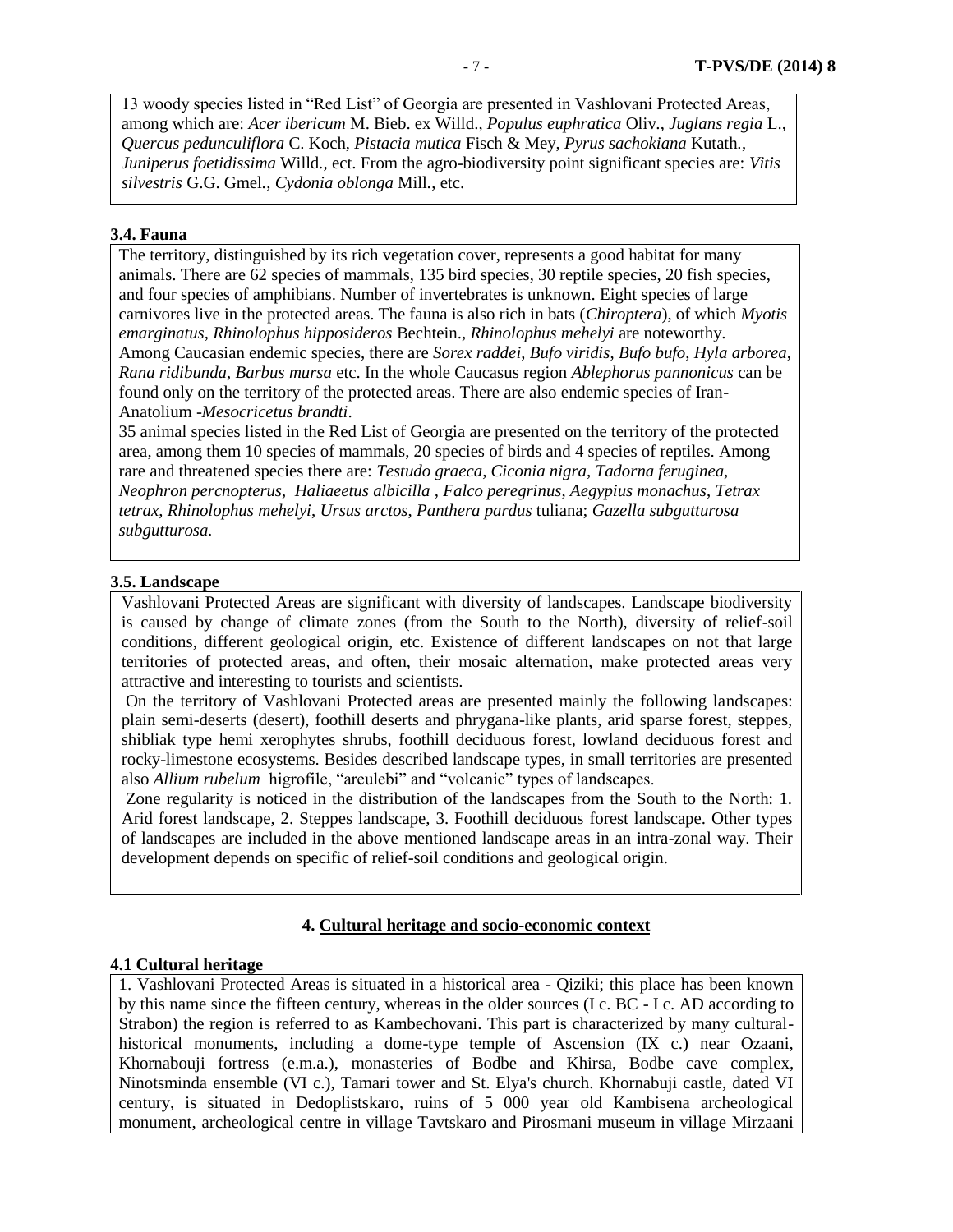(were many paintings of Pirosmany are exhibited) (Historical-cultural monuments situated on the protected area, Annex 11).

2. On the territory of the protected areas there is an untouched heritage of biodiversity. Desert and semi desert natural sites have been assumed as special places for spiritual renewal. There are two monastery complexes, one temple, and many caves for monks. Ancient pistacia trees (400-500 year old) are very special: naturally old oil coming from its timber is used as incense in church service; it has a special fragrance and quality. In former times, incense collected in such an environment was used by monks and ecclesiastics.

3. The major part of the protected areas, apart from their exceptional natural value, has traces of ancient culture. Vashlovani is very rich in this respect: there are ancient sites of human civilization, such as ruins of towns and villages belonging to ancient era (the town of Khoranta, the villages of Ufadara and Kaladara), also churches (Black mountain monastery) and fortified buildings of later periods (Khornabuji fortress-touwn, Choeti fortress, guard stations in Pasntishara and Mijnis Kure gorges). A significant part of the Silk Road passes through the territory of the protected area (Natlistsklis gorge, Kumuro, Eldari lowland). It should be noted that most of the territory has not been studied and from this point of view the possibility of some interesting future discoveries is very high.

4. Shells of the easily noticeable molluscs maintained in sediments of bare roks. These molluscs are the oldest inhabitants of Vashlovani, from the time when the area was covered by sea.

5. In Datvi gorge on Vashlovani Protected Areas, fossilized bone of elephant were discovered (the biggest is a back bone of 87 cm, dated at 2 000 000 years old).

#### **4.2 Socio-economic context**

1. The natural resources of Dedoplistskaro region are oil and limestone. From industrial enterprises should be noted JSC "Artsivi Gorge", which can produce about half a million tons of limestone a year. The limestone is also produced by the "Rustavcementi" and "Kaltsiti." Exploration and extraction of oil reserves are carried out by Frontera "Eastern Georgia".

2. The main direction of the economy of the Dedoplistskaro Municipality is agriculture, including field-crop cultivation and livestock-breeding. From field-crop cultivation most developed is grain cultivation (wheat, oats, and barley), sunflower, small amount of corn manufacturing and processing; among livestock -breeding - cattle breeding and milk processing. From existing enterprises are: mini milk processing, mini oil distillery, small productivity mills, 15 schools, a regional hospital and 4 ambulance station, 3 kindergartens, 1 house of culture, about 10 hostels, the railway connecting Ltd; the urban and rural population is about 30 000, Dedoplistskaro has a population of 15,000 people. The agricultural land area in the municipality is 47 040 ha, and annual grains and technical crops are sown.

#### **5. Educational and scientific interest**

Eco-education programme carried out by administration is part of its public relations strategy. The programme involves school pupils and teachers, university students and lecturers in ecoeducational events. Involvement of local population in eco-educational and environmental events would support protected areas sustainable management. Thus, it is necessary to develop special eco-educational programs for different target groups of different age. The aim of eco-educational programme is to:

a) share with public importance and role of protected areas for country and also for humans future and from their side support idea of protection of countries natural heritage.

b) develop high ecological awareness in public;

c) have high public involvement in order to solve environmental problems; d) have support from public in order to improve ecological conditions in the protected areas;

. Eco-educational program takes into account different types of interpretations in order to fully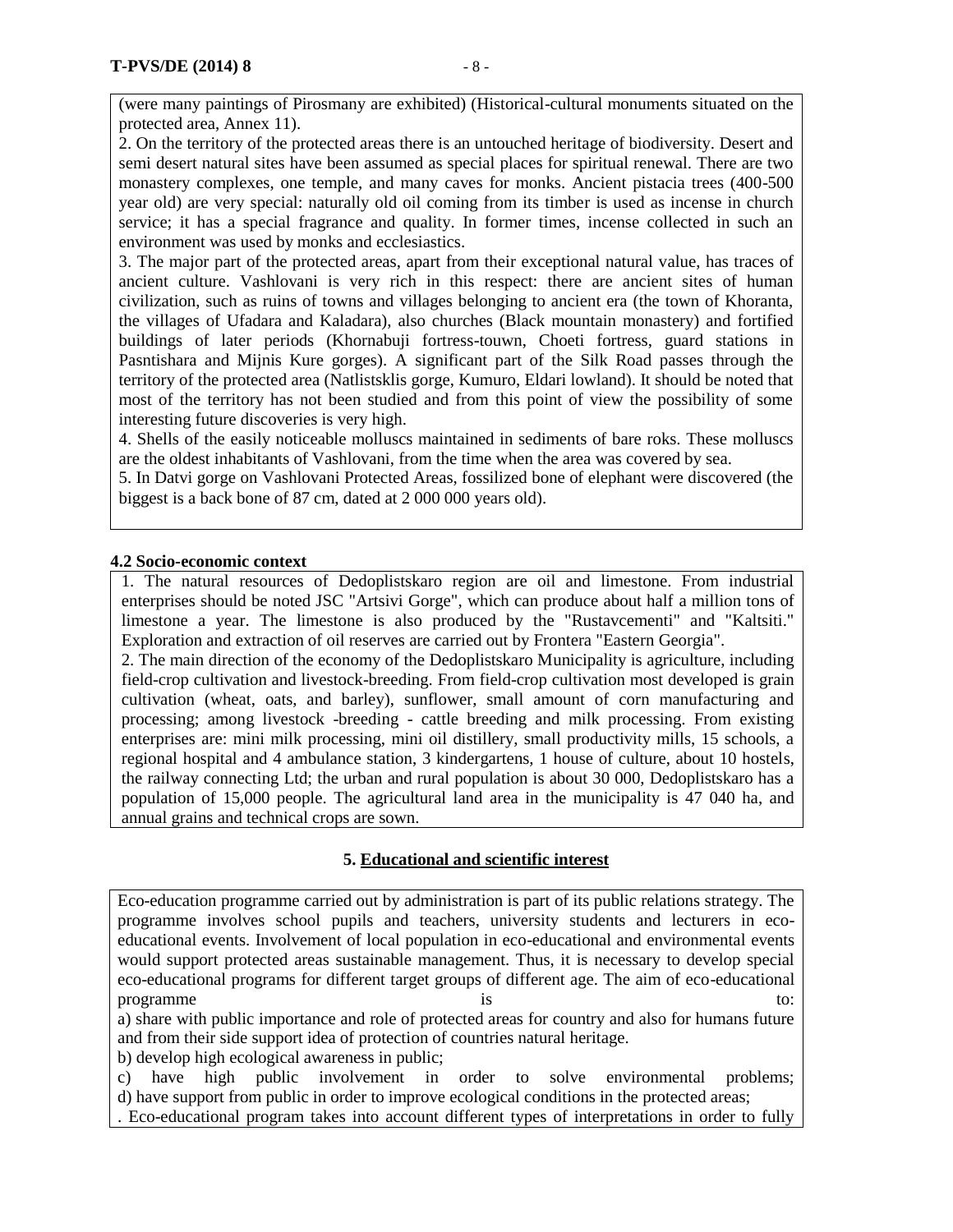understand wildlife and ecosystems, underlines role and importance of protected areas in biodiversity protection. The programme supports educational programmes on nature protection at schools and higher educational institutions, as well as supports distribution of target and interesting information among visitors and local population.

The administration cooperates with educational institutions in support zone. In eco-educational programme are mainly involved school pupils and teachers, university students and lecturers.

. In schools of Dedoplistskaro region events on different ecological problems, such as contamination, etc, are carried out annually.

The administration has all necessary infrastructure and equipments to conduct fruitful ecoeducational and cognitive activities together with educational institutions. In the administration building there is an exhibition hall wish information desks. Eco-educational programme considers conduction of eco-seminars, lessons on the field, eco-games which are developed for different age groups and levels. Presentations are given and documentary films on Georgia's protected areas are shown.

Administration has a potential to increase the number of events and involved people though the cooperation with interested organizations. While planning the eco-educational programme the following should be taken into account: available resources; justification of the programme in terms of its impacts on the long term objectives of the protected areas; alternative means of programme implementation, for example support from partner organisations, such as the Friends' Association of Vashlovani Association, in conduction of some activities, so that with limited resources available to the administration is able to conduct other events.

Publication of booklet, brochures, information leaflets, organisation of meetings with different stakeholders (local self-government, farmers, hunters), etc. Dissemination of information on public involvement in the management of Vashlovani Protected Areas and information on objectives of the protected areas

#### **6. Site description**

#### **6.1. Vulnerability**

The original vegetation formations of the protected areas represent a unique genetic treasure. The genetic ancestors of many plants cultivated in eastern Georgia are found in the protected areas: grape (*Vitis vinifera*), walnut (*Juglans regia*), quince (*Cydonia oblonga*), pear (*Pyrus sachokiana*), mulberry (*Morus spp.*)*,* wild oat (*Avena sativa*).

#### **6.2. Protection status**

Vashlovani Strict Nature Reserve (10143 ha) and National Park (24610.06 ha) form a contiguous area, the eastern border of which is marked by the River Alazani, which is also the state border with Azerbaijan. The two natural monuments - Artsivis Kheoba (100.4 ha) and Takhti Tepha (9.7 ha) are located far away from the strict nature reserve and the national park. The Alazani Floodplain (204.4 ha) Natural Monument is situated relatively close to the Vashlovani Strict Nature Reserve and National Park. In total Vashlovani Protected Areas cover 35067.56 ha.

#### **6.3. Ownership**

State

#### **6.4. Documentation**

U.N. development Programme ,,Sustainable management of pasture in Georgia''

#### **7. Site management**

#### **7.1. Management plans**

1. Protected Areas defined by the Law on "the Creation and Management of Tusheti, Batsara-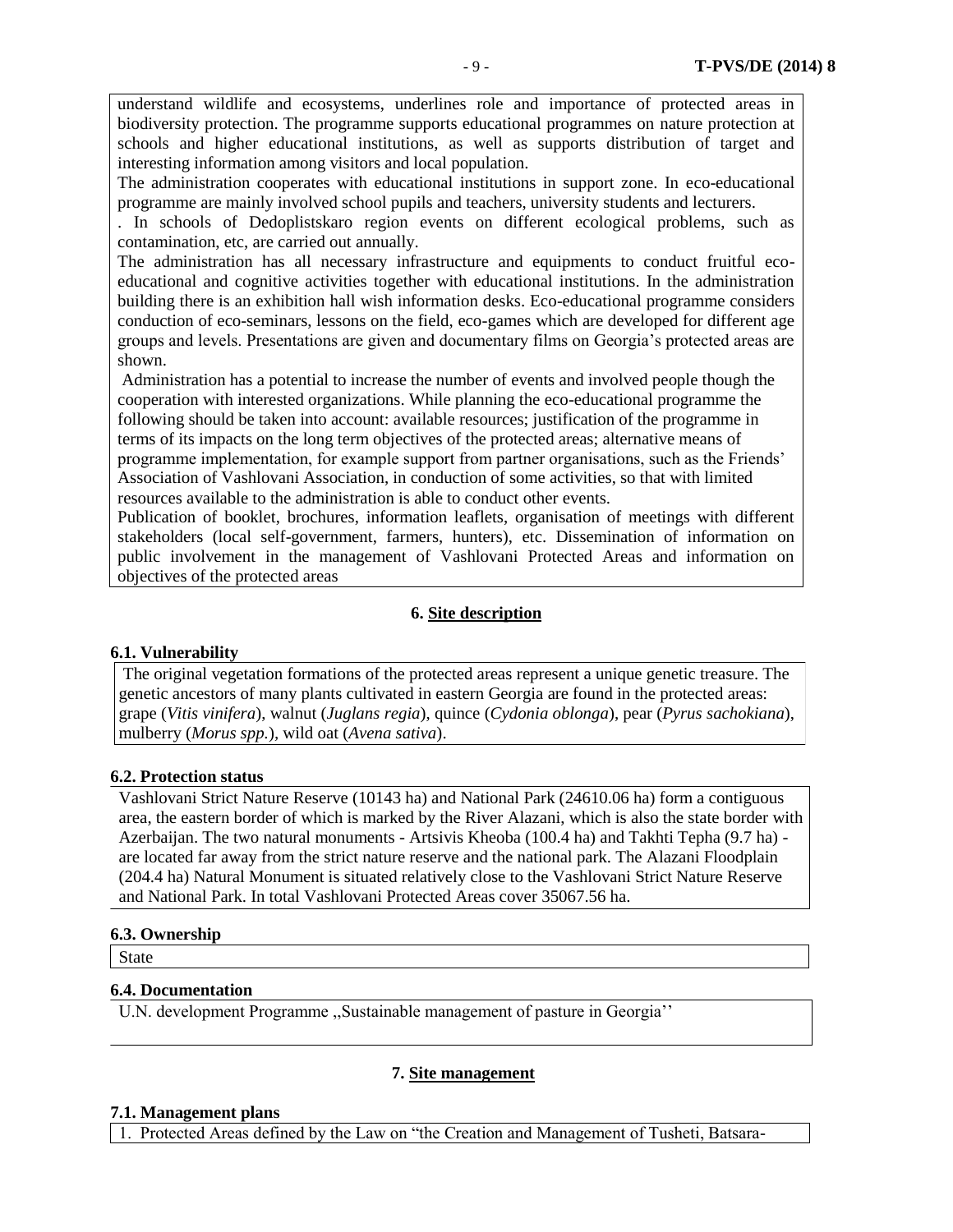Babaneuri, Lagodekhi and Vashlovani Protected Areas" in according with categories provided by the Law on "the System of Protected Areas", were established to fulfill the objectives given below, namely:

a) Vashlovani Strict Nature Reserve: to maintain nature, natural processes and genetic resources in dynamic and untouched conditions and conduct monitoring, scientific research and educational activities.

b) Vashlovani National Park: to protect comparatively large ecosystems of national and international importance, distinguished by their natural beauty, for vital and recreational activities. c) Alazani Floodplain, Takhti-Tepha and ArtsivisKheoba Natural Monuments: to protect comparatively small unique natural areas of national importance and rare natural and naturalcultural formations.

2. The Law on "the Creation and Management of Tusheti, Batsara-Babaneuri, Lagodekhi and Vashlovani Protected Areas" establishes that the main goals for creating of Vashlovani Protected Areas are:

a) to ensure permanent development of natural processes, protection of the protected areas remarkable in Kakheti for their biological diversity, historical and cultural viewpoint, renewal and a wise use;

b) to protect, renewal and maintenance of natural ecosystems, landscapes, animals and plants, especially those listed as threatened species in the Red List of Georgia;

c) to support development of legislation for recreation, ecotourism and farming in the natural, historical and cultural environment in the protected areas;

d) to ensure protection, renewal and wise use of land, water, animals and plants (including forests) and other natural resources pertaining to the protected areas; creation of favorable conditions for education and scientific research; protection and renewal of historical and cultural landscapes and monuments; protection of the natural bio-ecological regime of water objects and their monitoring.

## **7.2. Budget and personnel**

Total state budget of Vashlovani PAs is 128 318 GEL. The staff consists of 34 persons.

#### **8. Map of the site**

## **8.1. Physical map:**

| National map number | scale                | projection    |
|---------------------|----------------------|---------------|
|                     | Site map $-1:130000$ | <b>WGS 84</b> |
|                     | Topo map $-1: 50000$ |               |
|                     |                      |               |
|                     |                      |               |

**WGS 84 Utm 38N** 

Reference to availability of boundaries in digitised form

## **8.2. Map of designated sites described in 6.2**

Provide this information on a map with the same characteristics as above.

#### **8.3. Aerial photograph(s) included:**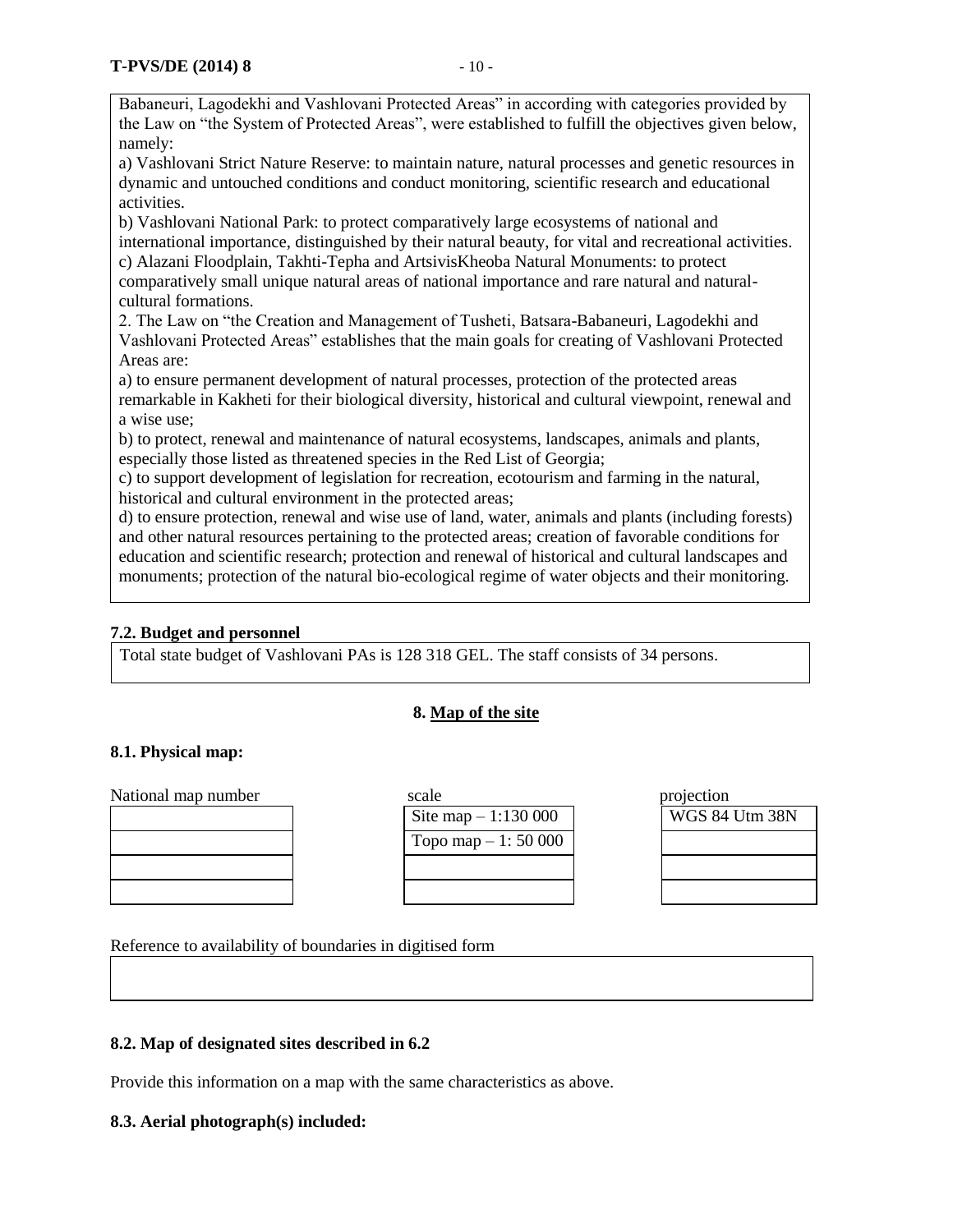

## **9. Slides**

| Number         | Place      | Subject                 | Copyright | Date |
|----------------|------------|-------------------------|-----------|------|
|                | 27/06/2013 | <b>Bugha Square</b>     |           |      |
| $\overline{2}$ | 27/06/2013 | Trail to Datviskhevi    |           |      |
| 3              | 20/05/2013 | Eagle Gorge             |           |      |
| 4              | 5/08/2013  | Usakhelo viewpoint      |           |      |
| 5              | 20/05/2013 | Alazani floodplain      |           |      |
| 6              | 5/08/2013  | <b>City of Swallows</b> |           |      |
| 7              | 13/10/2013 | Mud Volcano             |           |      |
| 8              | 27/05/2013 | Pantishara-Datviskhevi  |           |      |
| 9              | 23/06/2013 | Khornabuji Castle       |           |      |

Annex 1 – Topo map of the site

Annex 2 – GIS map of the site

Annex 3 – Slides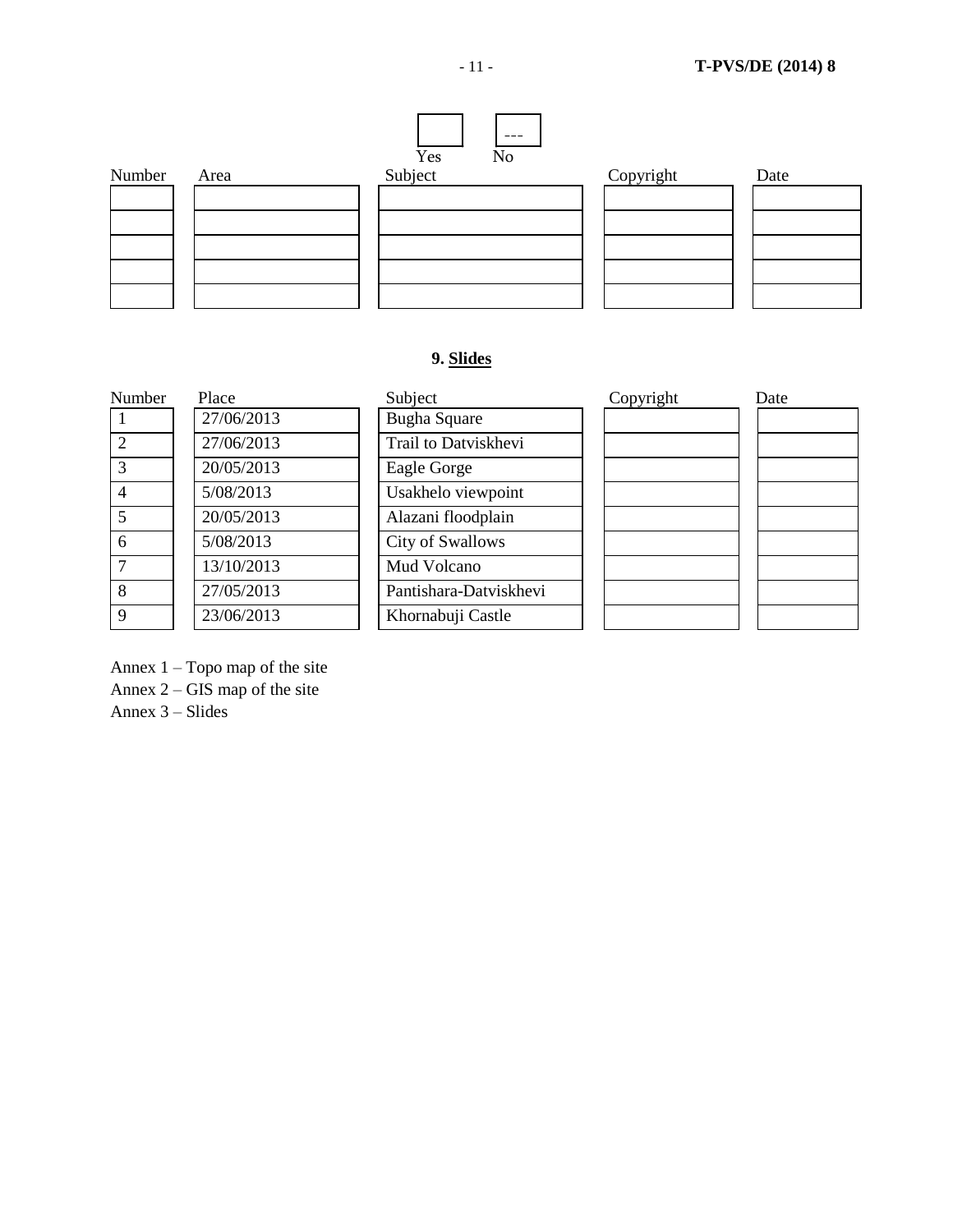#### **Appendix 1: Criteria for the award of the European Diploma of Protected Areas**

The criteria are in keeping with the various conservation objectives to be met by any protected area eligible for the European Diploma of Protected Areas, together with the protective measures needed for their achievement.

Having regard to the differing protection status of protected areas in Europe, it is necessary to refer to general criteria and specific criteria.

#### *General criteria*

The following general criteria should be taken into consideration for every area for which an application is submitted.

#### *A. European interest*

The applicant area must comprise representative elements of the biological, geological and/or landscape heritage which are of exceptional European importance (protection of the biological and/or landscape heritage – scientific, cultural, aesthetic and/or recreational qualities).

These should be, according to the area:

1. areas of particular importance for the conservation of biological diversity in Europe. They may comprise:

– remarkable or threatened examples of plant or animal communities, as well as areas inhabited by a large number of species;

– highly representative samples of types of habitats and plant or animal communities constituting typical examples of the various kinds of ecosystem in Europe;

habitats in a an unfavourable state of conservation;

habitats of endemic species or species in an unfavourable state of conservation, particularly endangered species;

– breeding grounds of animals protected under the Convention on the Conservation of European Wildlife and Natural Habitats (ETS No. 104) and resting and feeding areas for migratory species.

2. areas aimed at conserving remarkable natural phenomena or geological or physiographic formations characteristic of the Earth's history. These may include:

– sites or complexes of major importance for the conservation of significant evidence of the Earth's history;

– noteworthy palaeontological sites;

– outstanding examples of geological, geomorphological, volcanic, hydrographic, physiographic or biogeographical phenomena;

– particularly grandiose or spectacular examples of protected natural features such as waterfalls, caves, rock formations, glacial cirques, glaciers.

3. areas of particular importance for the conservation of landscape diversity in Europe. Thesemay comprise: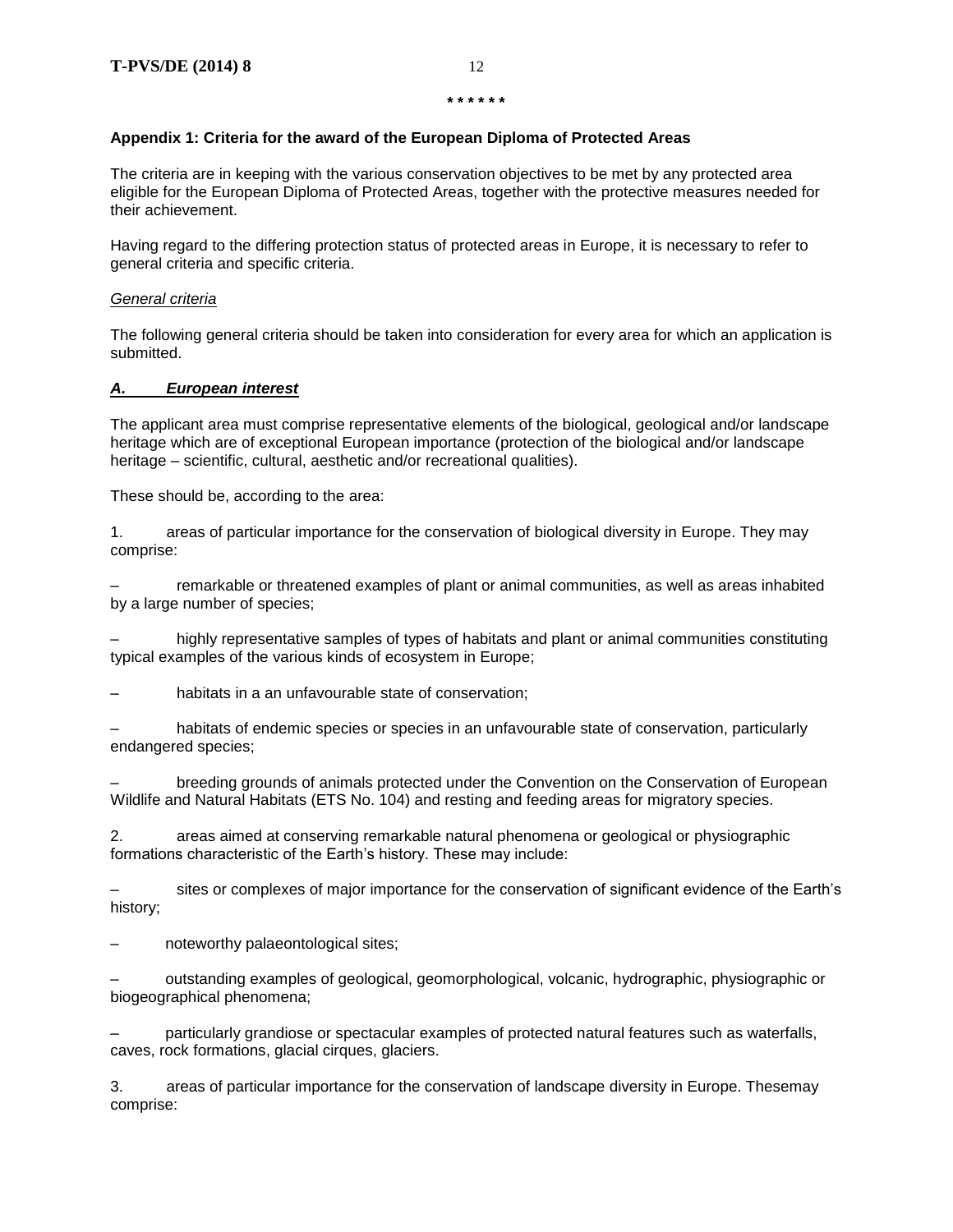- sites or landscapes of outstanding aesthetic or cultural value or of a spectacular nature;
- complexes conserved as evidence of the history of the countryside or woodlands in Europe;

– country or wooded areas which are cultivated using extensive methods and constitute typicalexamples of European landscapes.

#### *B. Protection measures*

The area for which and application is submitted must:

1. have a legal protection status, by means of an act or decree of the competent authorities certifying that the area is adequately protected;

2. be taken into account in regional planning in order to prevent the approval of projects which run counter to the objectives of the area;

3. be the subject, if possible, of a zoning, which must indicate the objectives of each sub-division described; the boundaries between the area for which an application is submitted and the surrounding area must be clearly marked on a plan or a geographical map, particularly where there are nearby protected areas with different objectives (as is often the case in a biosphere reserve); failing that, the uses of the land which are authorised should be clearly indicated;

4. be the subject of a development and management plan (finalised or in preparation). As management constitutes an important point in judging the application, the various aspects of management will need to be presented in detail and objectively assessed, principally with regard to those entailing more extensive subsequent development:

5. be assessed taking into account the impact that the surrounding area has or is likely to have on it;

6. have an organisation which provides guarantees concerning staff and financial resources. The latter must be sufficient to ensure management that meets the objectives of the protection area. A staff organisation chart applicable at the time of lodging the application, and a presentation of the budget for the two previous years, will constitute useful information for evaluating the form of management of the applicant area.

#### *Specific criteria*

#### *The specific criteria serve to explain why the area concerned has been given protected status.*

One of the two groups of specific criteria should be taken into consideration, as the case may be.

#### **A. The essential goal of the protected area is to preserve biological and landscape diversity and ecosystems.**

The applicant area which meets this goal must also meet the following specific criteria:

1. existence of strict regulations on any artificial change in the environment or any biological and geological depredation (no hunting, fishing, picking, cutting or uprooting), with certain possible exceptions for justifiable scientific purposes aimed at controlling or maintaining certain species and/or environments;

2. absence of permanent human occupation and of economic activities such as agriculture, forestry, mining, industry and tourism (no development). Certain traditional activities may be authorised for the sole purpose of maintaining the environment. Certain obligations, previous to the award of the Diploma, can be allowed to continue, provided they are localised and controlled and do not interfere with maintaining the biological and landscape diversity of the area. An attempt should be made to minimise or even eliminate them;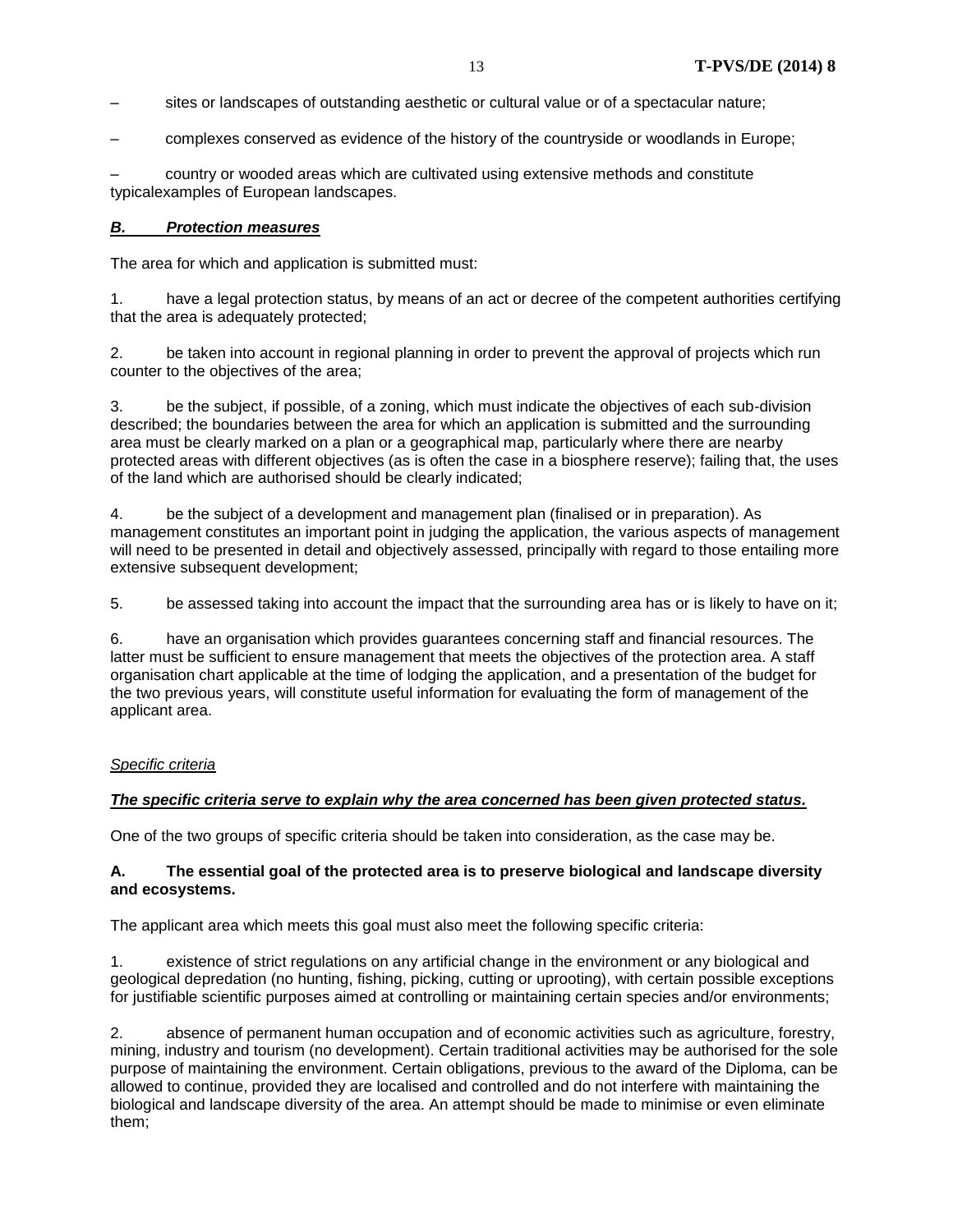3. guarantees that the existing human activities and installations in the surrounding area cannot damage the physical and biological integrity of the protected area;

4. supervision, arrangements for patrolling by wardens or any other means with the possibility of enforcement, such as the power to report offenders;

5. no access for the public unless specially authorised and in any case regulated and/or channelled in a manner appropriate to the habitats;

6. presentation, in keeping with the ecological interest of the area, of research and monitoring programmes.

#### **B. The objective of the protected area is to preserve biological and landscape diversity, together with harmonious and sustainable development of socio-economic and educational functions.**

The applicant area which meets this objective must also meet the following specific criteria:

1. the type of use of the land must be clearly indicated, especially where agriculture, forestry, tourism, leisure activities, buildings and infrastructures are concerned, as well as the respective owners;

2. permanent human occupation and socio-economic activities must be conceived in such a way as to uphold the principles of sustainable development; they must not damage the integrity of the natural and cultural values of the protected area;

3. hunting and fishing may be tolerated providing that it is subject to a strict regulation to avoid weakening the animal population;

4. there must be adequate supervision, including the possibility of enforcement, in order to prevent damage those aspects specifically protected;

5. public access must be authorised and regulated; in certain cases it may be unrestricted. Provision must always be made for reception centres and educational facilities in order to channel the public and thereby avoid damage.

#### **Appendix 3: Terms of reference of experts carrying out on-the-spot appraisals**

Experts mandated to carry out on-the-spot appraisals of applicant areas shall, in particular, examine the following matters:

#### **I. European interest** (to be confirmed)

#### **II. Merits and protection system**

- 1*.* The body responsible for administration and management of the area, particularly its attributions, powers, budget and human resources.
- 2*.* The state of conservation and the effectiveness of existing protective regulations vis-à-vis internal and external threats, particularly those originating in surrounding areas; effects of agriculture, industry, tourism, leisure activities, hunting, fishing, urban development, road building, air traffic, military manoeuvres, etc.; possible need for supplementary protective measures**.** The existence of appropriate tools to address the new challenges (climatic changes, invasive exotic species, return of large carnivores).
- 3. Zoning.
- 4*.* Ownership title (effects of possible expropriation).